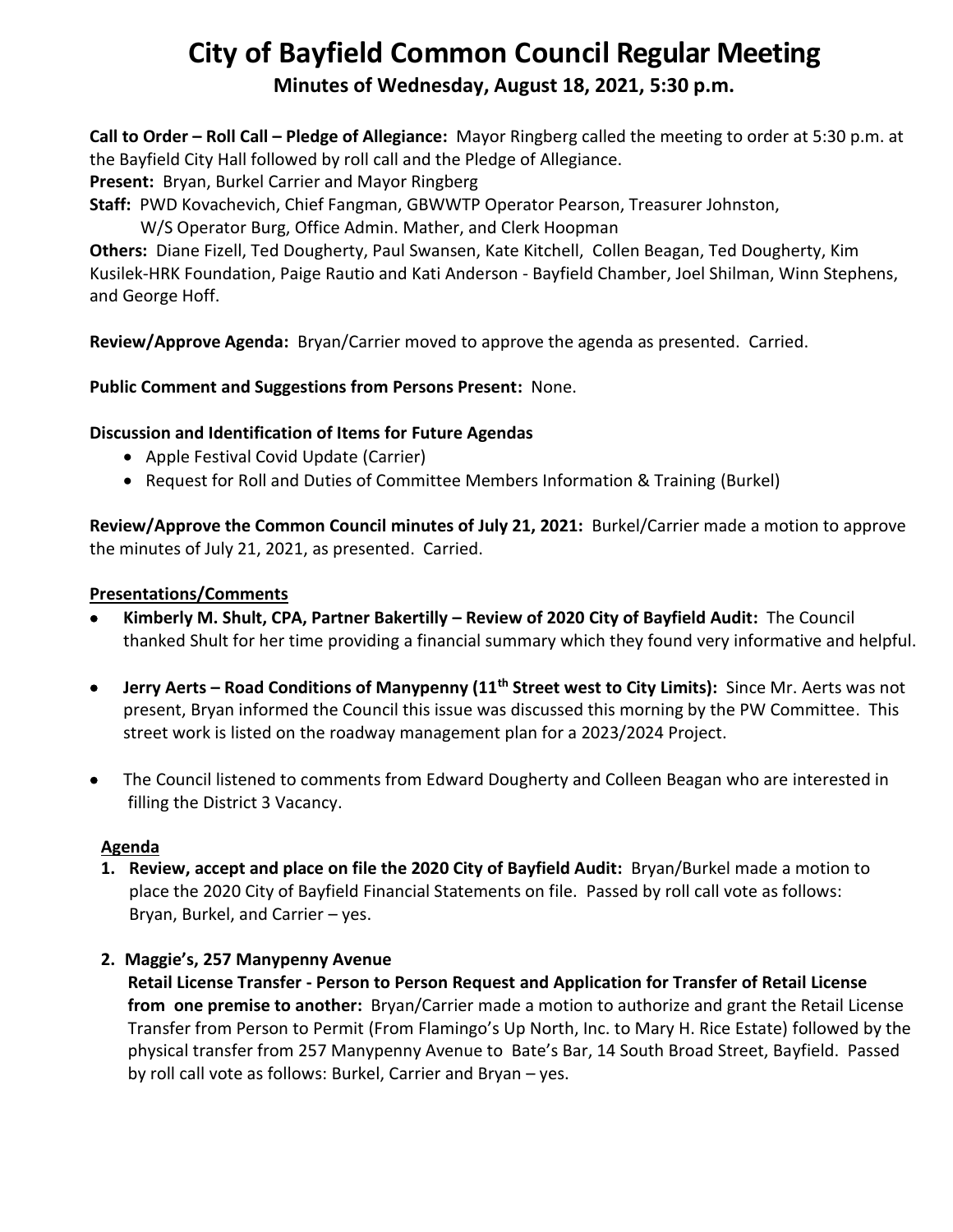#### **3. Property Purchase Requests**

#### • **Bayfield School – Block 28, Lots 4-10; Block 29, Lot 20**

Bryan told the Council the Public Works Committee was not in favor of selling, they preferred to lease the property. No action was taken, and it will be reviewed again by the Plan Commission at their next meeting. Considering the recent conversations about City Hall, Carrier suggested we evaluate a joint use/building that could be shared by the School and City. He noted the Comprehensive Plan mentions intergovernmental cooperation.

#### • **WR Stephens – Block 108, Lots 13-15**

The Council wanted to know why Mr. Stephens was interested in purchasing the property. It appeared we lost connection with him, and he was no longer in attendance at the virtual meeting. No further discussion ensued, and no action was taken. This agenda item will be put on next month's meeting for further consideration.

# **4. Apostle Islands Marina Breakwell/Seawall Project – Review and possibly award Bid**

 Bryan/Carrier made a motion to award the bid to low bidder Wren Works in the amount of \$4,336,969. Discussion ensued about the cost to award now versus re-bidding. The Harbor Commission and Bruce Lunde, MSA Engineer have recommended awarding the project to Wren Works. Passed by roll call vote as follows: Carrier, Bryan and Burkel – yes.

- **5. City of Bayfield Wage Review:** The Council was provided with a proposed wage schedule for 2022. Councilors requested supporting information. Hoopman asked that a small group consider meeting to review the available data. Carrier and Burkel volunteered.
- **6. District 3 Alderperson – Consider appointing someone to fill vacancy:** Councilors voiced how lucky it is to have two qualified individuals who could fill this vacancy. Burkel/Bryan made a motion to appoint Colleen Beagan to the Council to fill the vacancy in District 3 until April 2022. Discussion ensued. These are two very qualified applicants, but Dougherty has served on a few committees already, understands them and our financial issues and could hit the ground running. On the other hand, this gives Beagan a few months to get acclimated before the Spring Election. Both noted they plan to run for the Council at the next election. Passed by roll call vote as follows: Bryan and Burkel - yes, Carrier - no.
- **7. Appointments/Resignations:** None were made, but the Mayor noted we need representatives for BART and Scenic Byways.

#### **8. Project Updates:**

- a. Chequamegon Bay Housing Update: Nothing new to report.
- b. Courthouse Lease: We now have a signed lease and will begin planning/implementing the building improvements agreed upon. Kick off meeting is scheduled for August 30, 2021, with GSA.
- c. Parks and Recreation Big Ravine Trail- The project is going great and the school trail in now under construction which is mostly funded by the School and the Bayfield Education Fund. Thank you!
- d. Waterfront Trail Project No bids were received for the project. Also waiting for signed grant agreement.
- e. Library Pillar Project Project has been completed and there is a Pillar Ribbon Ceremony scheduled for September 10, 2021. The project was \$4,000 over budget.
- f. Parking Plan Update Meeting was cancelled last week due to participation issues.
- g. City Hall Plan Update The Plan Commission is making progress on the Council's directives.